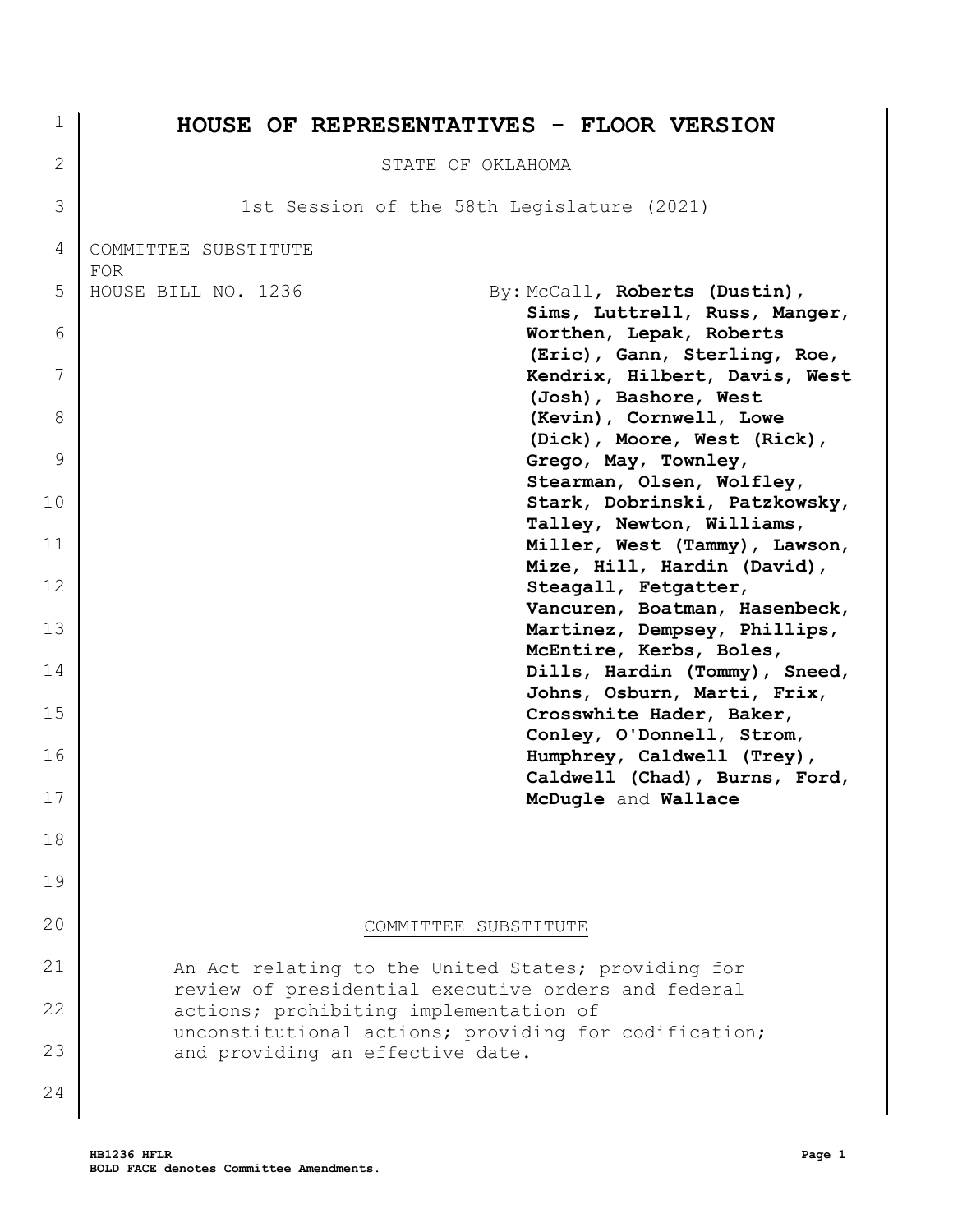1 BE IT ENACTED BY THE PEOPLE OF THE STATE OF OKLAHOMA:

2 3 4 SECTION 1. NEW LAW A new section of law to be codified in the Oklahoma Statutes as Section 101 of Title 80, unless there is created a duplication in numbering, reads as follows:

5 6 7 8 9 10 11 12 A. The Legislature may review any executive order issued by the President of the United States, federal agency rule or federal congressional action to determine the constitutionality of such action. Upon recommendation from the Legislature, the Attorney General shall review such action by the federal government to determine the constitutionality of the action and whether the state should seek an exemption from the application of the action or seek to have the action declared unconstitutional.

13 14 15 B. Should the Attorney General decline to pursue action based upon the determination of the Legislature, the Legislature may declare the action unconstitutional by a majority vote.

16 17 18 19 20 21 C. Notwithstanding any other provision of law, the state, county, political subdivision or any other publicly funded organization shall not implement any action that restricts a person's rights or that the Office of the Attorney General or the Legislature by a majority vote determines to be unconstitutional under subsection A of this section and which relates to:

1. Pandemics or other health emergencies;

23 24 2. The regulation of natural resources, including oil and natural gas;

22